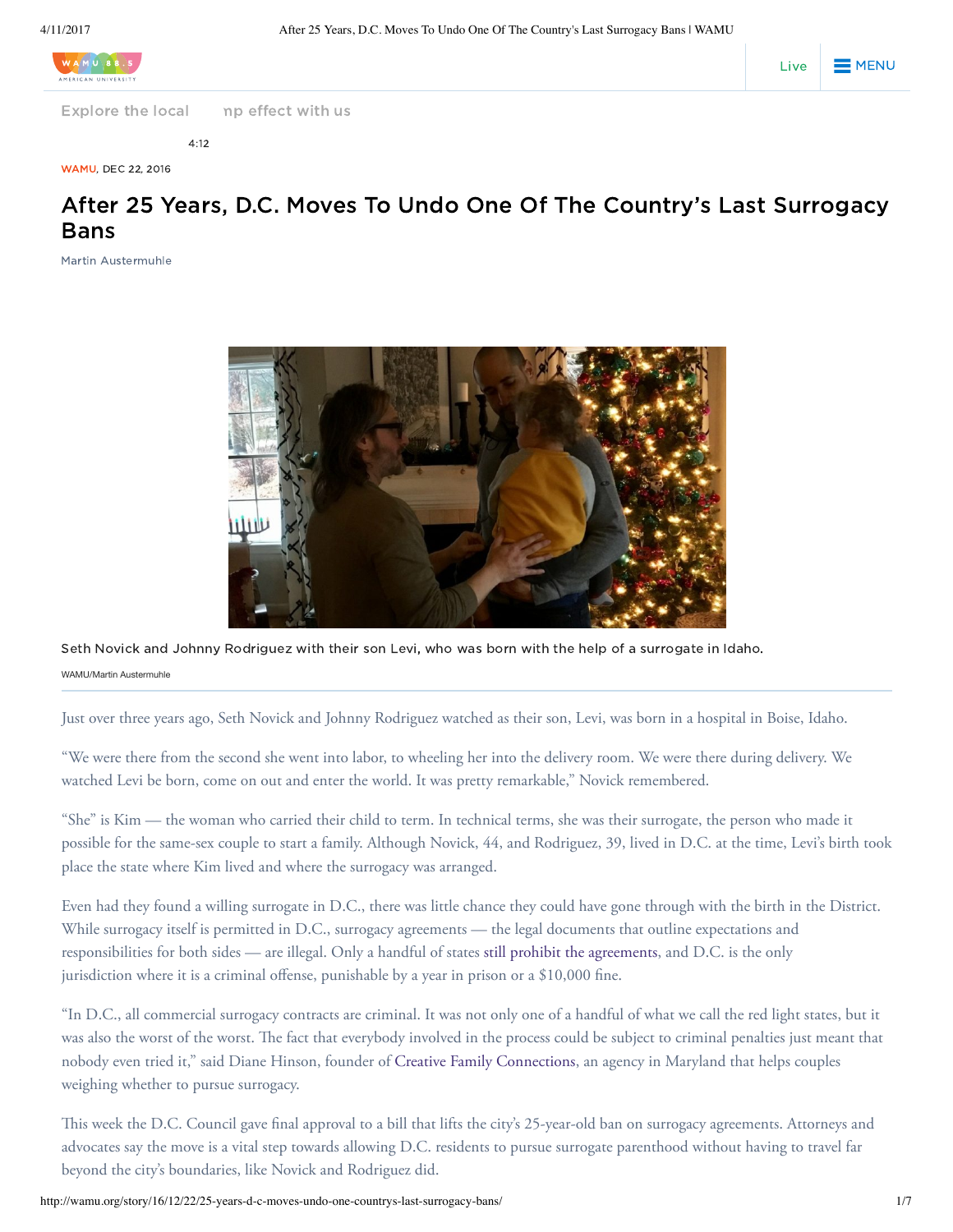### 4/11/2017 After 25 Years, D.C. Moves To Undo One Of The Country's Last Surrogacy Bans | WAMU

"You need a surrogacy agreement to establish that this woman is going to carry your baby, but she is not the legal parent; you have to establish who the legal parents are; who's going to have the obligation. You basically have to set forth all the expectations ahead of time," said Hinson. W<sup>rid</sup> ut such an agreement, Hinson says, surrogacy can be a legally risky undertaking.

For Novick and Rod**a**igatez, creating the agreement involved pouring over detail after detail — including types of things they never imagined would make it into a legal contract.

"It was an ironclad agreement," Novick said. "Nothing out of the ordinary, but things that you generally don't think of. Everything from what she can eat, what she can't eat to when she can have sex and all that other stuff. Just really invasive questions, just really mapping out what our expectations were for her since she's carrying our child and we want the healthiest possible kid imaginable."

# The legacy of Baby M

D.C.'s ban on surrogacy agreements dates back to the early 1990s, after the famous [Baby M case](https://en.wikipedia.org/wiki/Baby_M) in New Jersey. In that case, the surrogate successfully fought to keep the child, even though she had agreed to give it up to a couple. States across the country reacted by imposing limitations or outright bans on surrogacy and surrogacy agreements. In a committee report from 1992, the D.C. Council said imposing a ban would ensure that the city "does not condone nor enforce baby-selling."

The problem, says Hinson, is the bans did not distinguish between traditional surrogacy, when the surrogate uses her own egg, and gestational surrogacy, when the surrogate has no genetic relation to the child she's carrying. Like many couples, Novick and Rodriguez opted for gestational surrogacy, using an anonymous egg donor to create the embryo that was implanted into Kim and later was born as Levi.

The existence of the ban meant that Hinson could never accept any willing surrogates as clients if they lived in D.C. When a couple who lived in the city sought her help, she'd warn them that their surrogate may end up being many states away. The ban even affected her choice of where to locate her business. Her office is in Friendship Heights, but on the Maryland side of the border, where surrogacy laws are generally more permissive. In 2014, just over 2,200 children nationwide were born to surrogates, for both straight and gay couples.

For years, gay rights activists in D.C. have pushed to have the ban on surrogacy agreements lifted, arguing that surrogacy is one way gay couples in the city can start a family. A bill to reverse the ban was introduced in 2013, but stalled during the mayoral race the following year. This year, it was quietly revived, reworked and passed.

"This is very far from on the leading edge of this issue. This bill will finally bring us into the 21st century," said Rick Rosendall of the Gay and Lesbian Activist Alliance, or GLAA. "This was the last major piece of family-related law on GLAA's agenda."

The bill passed by the Council sets out guidelines for the surrogacy agreements: The surrogate has to be over the age of 21, have given birth to her own child, and undergo a psychological evaluation. The idea, say advocates, is to make sure women are willingly becoming surrogates, and not doing it just for money.

Risks for women? 1A

Surrogacy remains a controversial topic, and the D.C. bill didn't pass without opposition. Critics told the Council that D.C.'s ban was "model legislation" that should remain untouched. Surrogacy and surrogacy agreements, they argued, will only open the door to the commercialization of women.

"I don't think it's ethical to use another person's body and potentially risk their health and the health of their child. And money changes everything," said Jennifer Lahl of the [Center for Bioethics and Culture](http://www.cbc-network.org/). "Why don't we allow organ donors in the United States to be paid?"

Lahl says surrogates [face higher health risks](http://www.lcc.leg.mn/lcs/meetings/12082016/merrit_written_testimony.pdf), many of which are made worse by the number of fertility drugs they have to take. She also says children born via surrogacy can grow emotionally conflicted when they learn of their births. In 2013, [Jessica Kern,](https://vimeo.com/125756487) a Virginia